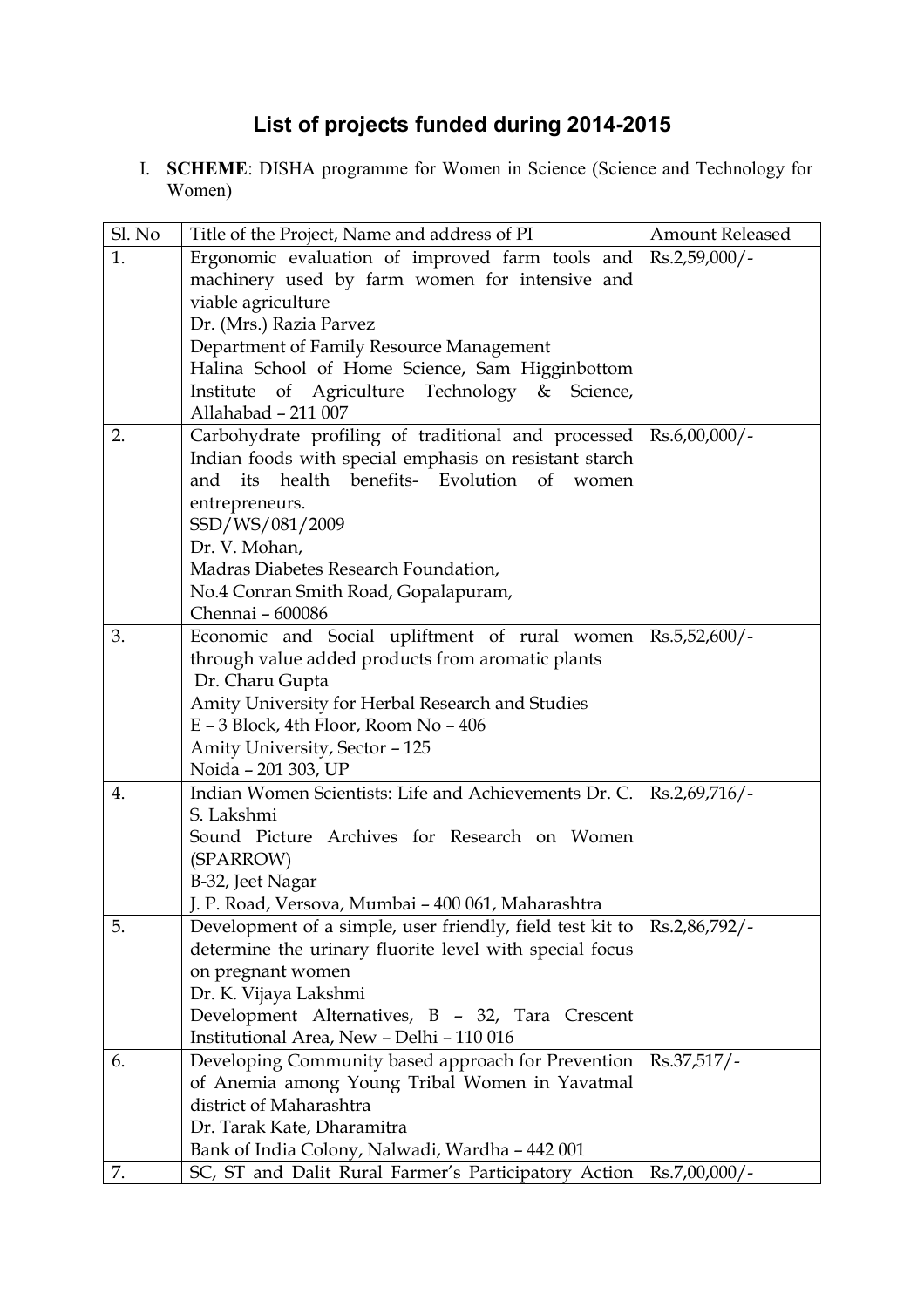|     | for Sustainable Agriculture.                                                                      |                  |
|-----|---------------------------------------------------------------------------------------------------|------------------|
|     | Dr. L. K. Dadhich                                                                                 |                  |
|     | Centre for Rural Development & Consultants Society                                                |                  |
|     | (CRDC), P.O. - Thali, Chaksu - 303 901                                                            |                  |
| 8.  | of Rural Community through<br>Empowerment                                                         | Rs.4,11,211/     |
|     | Establishment the unit of Low Cost Sanitary Napkins                                               |                  |
|     | Ms. Himani Purohit,                                                                               |                  |
|     | Himalayan Environmental Studies and Conservation                                                  |                  |
|     | Organizations (HESCO), Village Ghisarpadi, P.O.                                                   |                  |
| 9.  | Mehuwala, Via Majra, Dehradun - 248 001<br>Livelihood restoration of Women Betel Vine Cultivators | $Rs.32,651/-$    |
|     | (of Ersama Block of Orissa) by Introducing Scientific                                             |                  |
|     | Curing Practices of Betel Vine for its value Addition.                                            |                  |
|     | SSD/WS/012/2009                                                                                   |                  |
|     | Mr. Radheshyam Panigrahi                                                                          |                  |
|     | Utkal Chetna Samiti, At-Trilochanpur,                                                             |                  |
|     | P.O. - Baro, Dist. Kendrapara, Orissa - 754 251.                                                  |                  |
| 10. | Promotion of Scientific Fodder Cultivation among                                                  | $Rs.4,80,000/$ - |
|     | and Marginal Women Dairy Farmers<br>Small<br>in                                                   |                  |
|     | Thiruvananthapuram District                                                                       |                  |
|     | SSD/WS/059/2008                                                                                   |                  |
|     | Dr. J. R. Reghu Rama Das,                                                                         |                  |
|     | MITRANIKETAN, Mitraniketan Post, Vellanad,                                                        |                  |
| 11. | Trivandrum - 695 543<br>of                                                                        |                  |
|     | Adaptive interception of an alternate means<br>livelihood by introducing and popularizing organic | $Rs.5,00,000/$ - |
|     | ginger cultivation in rotation with proven farmer                                                 |                  |
|     | developed cowpea variety among women farmers of                                                   |                  |
|     | Idukki district                                                                                   |                  |
|     | SSD/WS/046/2010                                                                                   |                  |
|     | Mr. Pramod Chacko                                                                                 |                  |
|     | Peermade Development Society,                                                                     |                  |
|     | P.B. No-11, Peermade-685531, Idukki Dist., Kerala.                                                |                  |
| 12. | Production and Marketing of Sanitary Napkins from                                                 | $Rs.3,50,000/-$  |
|     | Cotton Knitwear waste.                                                                            |                  |
|     | SSD/WS/018/2008                                                                                   |                  |
|     | Dr. K. G. Vijaya Lakshmy,                                                                         |                  |
|     | WHI, Kanakakunnu Palace road, R. K. V. Lane,                                                      |                  |
| 13. | Museum Junction, Trivandrum - 695 003<br>Large scale production of banana through shoot tip       | $Rs.5,00,000/-$  |
|     | culture and marketing through women self help                                                     |                  |
|     | groups.                                                                                           |                  |
|     | SSD/WS/070/2010                                                                                   |                  |
|     | Dr. (Mrs.) Nabanita Dutta Bordoloi                                                                |                  |
|     | Purvottar Development Society, Saraswati Market,                                                  |                  |
|     | 2nd Floor, Jaswant Road, Panbazar,                                                                |                  |
|     | Guwahati-781001, Assam.                                                                           |                  |
| 14. | Production and marketing of Low Cost sanitary                                                     | $Rs.3,50,000/-$  |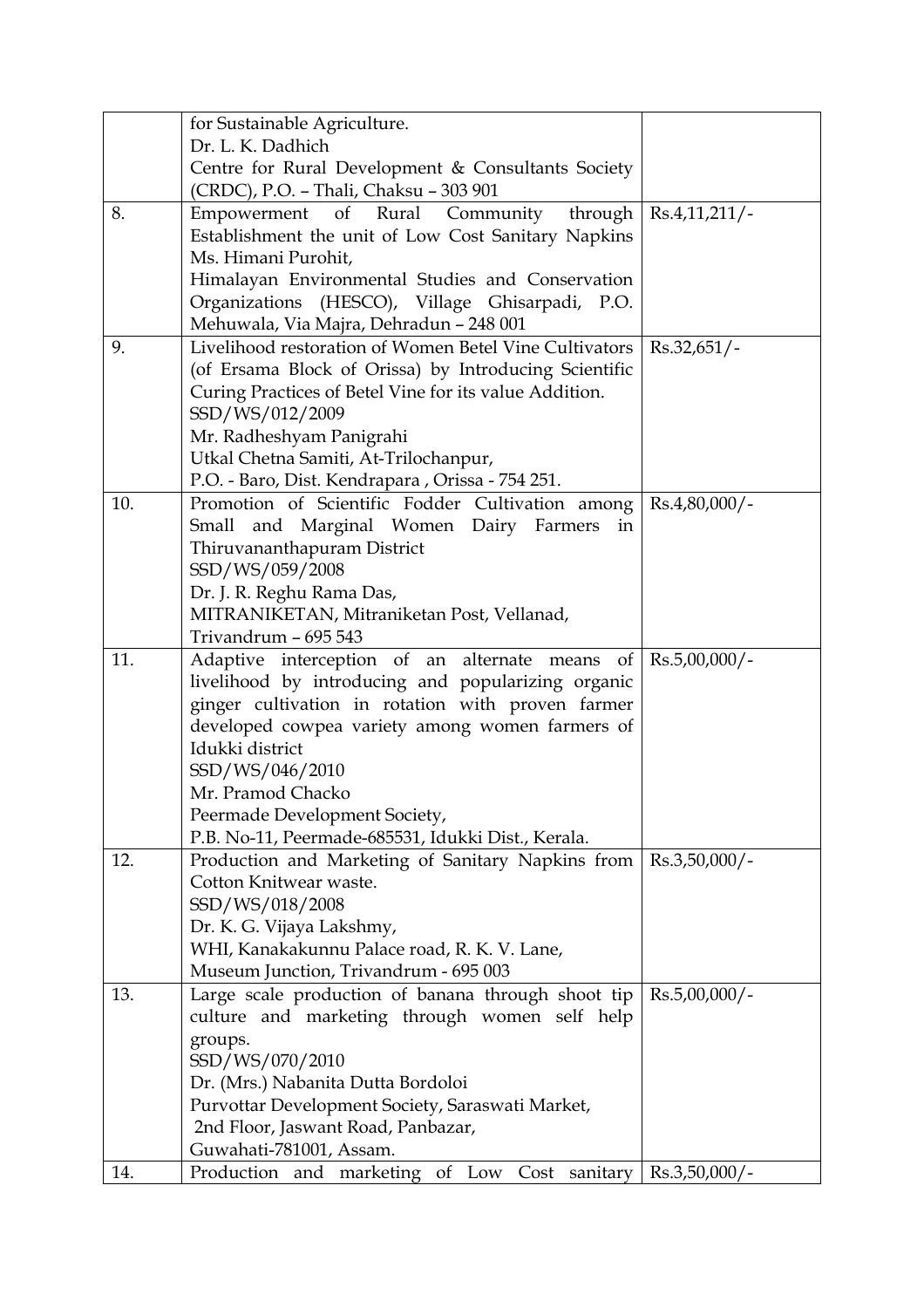|     | Napkins from Cotton Knitwear Waste.                                                                  |                   |
|-----|------------------------------------------------------------------------------------------------------|-------------------|
|     | SSD/WS/065/2010                                                                                      |                   |
|     | Dr. A.B. Pande,                                                                                      |                   |
|     | <b>BAIF Development Research Foundation,</b>                                                         |                   |
|     | Uruli Kanchan, Pune - 412 202.                                                                       |                   |
| 15. | Prevention of Type 2 diabetes in women with<br>prediabetes using vitamin D supplementation and life  | $Rs.16,00,000/$ - |
|     | style intervention in North India (PREVENT - WIN                                                     |                   |
|     | Study)                                                                                               |                   |
|     | SSD/WS/098/2010/C                                                                                    |                   |
|     | Dr. Anoop Misra                                                                                      |                   |
|     | Diabetes Foundation (India), C- 6/57, Safdarjung                                                     |                   |
|     | Development Area, New Delhi - 110 016                                                                |                   |
| 16. | Development of effluent treatment plant for natural                                                  | $Rs.3,27,918/$ -  |
|     | dyeing unit and conversion of waste in to commercial                                                 |                   |
|     | products                                                                                             |                   |
|     | Gupta, Magan Sangrahalaya<br>Dr.Vibha<br>Samiti,                                                     |                   |
|     | Kumarappa Road, Wardha                                                                               |                   |
| 17. | Development of Low-Cost Sanitary Napkins for the Rs.3,50,000/-                                       |                   |
|     | women folk using cotton fabric remnants.                                                             |                   |
|     | SSD/WS/143/2008                                                                                      |                   |
|     | Shri. Kamlesh Bhojawala, SEWA Trade Faciliation                                                      |                   |
|     | Centre, C - 01, Shreeji Estate, Raipur Mills Compound,                                               |                   |
| 18. | Saraspur, Ahmedabad - 380018,<br>Development of Kitchen garden by using micro                        | $Rs.7,00,000/$ -  |
|     | gardening techniques involving rural women in                                                        |                   |
|     | selected villages of three Talukas in Wardha District of                                             |                   |
|     | Vidarbha Region                                                                                      |                   |
|     | SSD/WS/075/2010                                                                                      |                   |
|     | Dr. Priti Joshi, Natural Organization for Community                                                  |                   |
|     | Welfare, C/o Dr. K.P. Landge, 2, Jogodia layout,                                                     |                   |
|     | Shriniwas Colony, Wardha - 442001                                                                    |                   |
| 19. | To provide better quality of life to rural women in                                                  | $Rs.3,50,000/$ -  |
|     | terms of health and income generation by involving                                                   |                   |
|     | them in production and awareness of low-cost sanitary                                                |                   |
|     | napkins.                                                                                             |                   |
|     | SSD/WS/104/2008<br>Mr. Hemraj,                                                                       |                   |
|     | Society for Technology and Development,                                                              |                   |
|     | Vill. Malori, P.O. Behna, Mandi - 175006                                                             |                   |
| 20. | Women's Technology Park for promoting organic                                                        | Rs.13,00,000/-    |
|     | Agriculture in Kanchipuram, Tamil Nadu                                                               |                   |
|     | SSD/WS/124/2008                                                                                      |                   |
|     | Ms. Subhashini Sridhar                                                                               |                   |
|     |                                                                                                      |                   |
|     | Centre for Indian Knowledge Systems                                                                  |                   |
|     | 30, Gandhi Mandapam Road                                                                             |                   |
| 21. | Kotturpuram Chennai - 600 085, Tamil Nadu<br>Innovative<br>towards<br>based<br>Approach<br>S&T<br>An | $Rs.15,33,700/$ - |